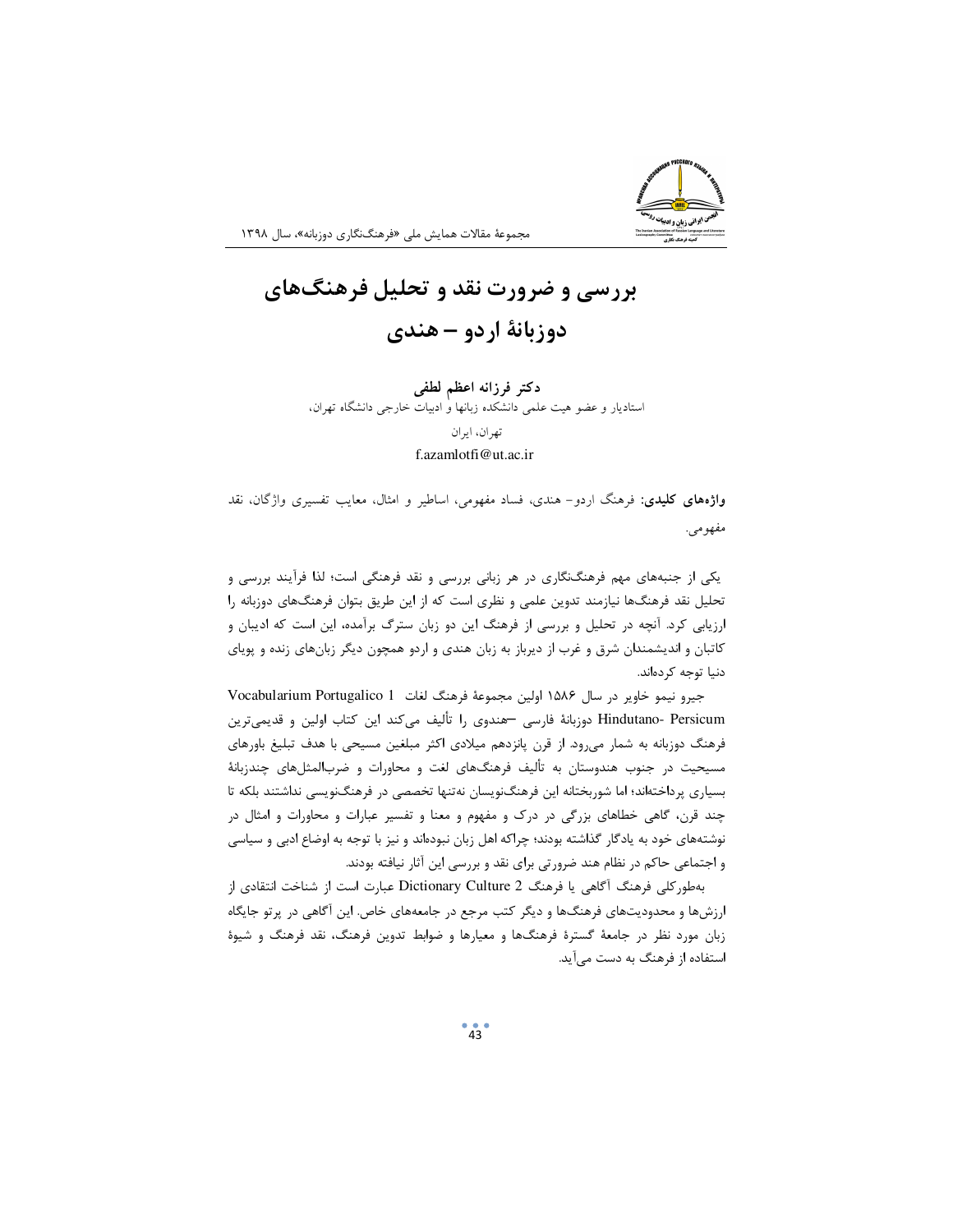شرقشناسان در حوزهٔ مطالعات ترجمه و ادبیات و تألیف فرهنگ بنا بر فهم خود از تنوع زبان و فرهنگ و ادبیات هند به تألیف آثار پرداختهاند. با توجه به تنوع زبان و ادبیات و فرهنگ در این دو زبان، اکثر مؤلفان فرهنگنگار ویژگیهای فرهنگ خود را از چاپهای قبلی متمایز و فرهنگ خود را از دیگر فرهنگهای رقیب برتر میشمارند. اکثر فرهنگهای محاورات و امثال از سدهٔ ۱۵ میلادی تاکنون یا پیشگفتار و مقدمه ندارد یا متن اصلی کتاب فقط با معرفی مؤلف و اختصاص یک پاراگراف، آغاز شده است. گاهی کتابها سال انتشار و مکان انتشار ندارد و اکثر قریب بهاتفاق بدون کتابشناسی به پایان میرسد. نقد و بررسی و تحلیل فرهنگهای دوزبانه از قرن پانزدهم تاکنون نیازمند پژوهشی انقلابی است. یکی از دلایل توجه نکردن به بررسی و نقد محاورات و امثال این است که تاکنون هیچ محقق و نقادی برای بررسی و تحلیل و واکاوی پیچیدگی این اثرها، زمان صرف نکرده است؛ چراکه در تفکر خواص جامعهٔ هند، امثال و محاورات و کنایات، مختص طبقهٔ عوام جامعه بوده است. بر اساس سیستم طبقاتی جامعهٔ هند، طبقات ارجح برهمنان و حتی پادشاهان و شرفا خود را از نصایح عوام مستثنا میکردند؛ لذا با فاصلهٔ تفکر و بینش در جامعههایی که سیستم طبقاتی در آن حاکم بوده، خواص جامعه به اهمیت و بهای این موضوعات چندان توجه نکردهاند و از آنجاییکه محاورات و امثال، خاصیت پندآمیز و دیدگاه تأدیبانه از اصل و ریشه دارد، خواص جامعهٔ هند از ابتدا با داشتن خلقوخوی بزرگاندیشی و خودرأیی در جایگاه ارجح، سیستم طبقاتی خود را نیازمند جملات ناصح اندیشان روزگار خويش نمىديدند.

چنانچه با مطالعه و بررسی اکثر فرهنگهای دوزبانه، محاورات و مثلهای اردو- هندی با الفاظ و جملههایی از زبانها و فرهنگهای گوناگون یافت میشود که گاهی مفهوم آن برای مخاطب عام اردو و هندیزبان نیز بسیار ثقیل است. ازاین٫رو میتوان دریافت که کلمات برای آگاهی طبقهٔ اعلی هند از سوی عوام تألیف شده است تا از خوی خودبزرگبینی و غرور کاذب باز آیند. بهعنوانِ مثال رام کهانی در زبان اردو- هندی یعنی اشاره به داستان غمانگیز رامایانا، حماسهٔ بزرگ مذهبی و دینی هند. اگرچه رام از بزرگترین شخصیتهای دینی و مذهبی در هند به شمار میرود، اما این محاوره بعدها به معنای ضجه مویه و نق زدن در رفتار شخص عادی اطلاق شد.

فرهنگنویسان غربی و شرقی بدون توجه به مفهوم، توضیح، تشریح، تفسیر و حواشی، معنای محاوره و امثال را پیچیدهتر کردهاند و گاهی به دلیل ناآگاهی از فرهنگ و بار معانی در الفاظ، محاوره را به فساد کشاندهاند و گاهی بدون توجه به ارزش معنی یک لفظ به لحاظ اعتقادی یا باور حتی به فکر اصلاح و ترمیم مفهومی در طول پیدایش اثر نبودهاند. بهطوری که در محاورات و کنایات و امثال هندی-اردو، مارهای ضحاک ماردوش که در فرهنگ کهن و معاصر ادب فارسی هرگز شخصیت مثبت و قابل ملاحظهای نداشتهاند، حالت خوشایند گیسوان بلند و مشکین معشوق را در ادب و فرهنگ هندی تداعی میکند. اینگونه بدون توجه به مفهوم و بار ستمکاری ضحاک و ظالم بودن او محاوره را فاسد کردهاند و در طول زمان هرگز حدیثی از نقد و بررسی این موضوعات به چشم نخورده است. این پژوهش به ضرورت و اهمیت تدوین فرهنگهای تخصصی محاورات و امثال اردو-هندی از قرن پانزدهم میلادی به